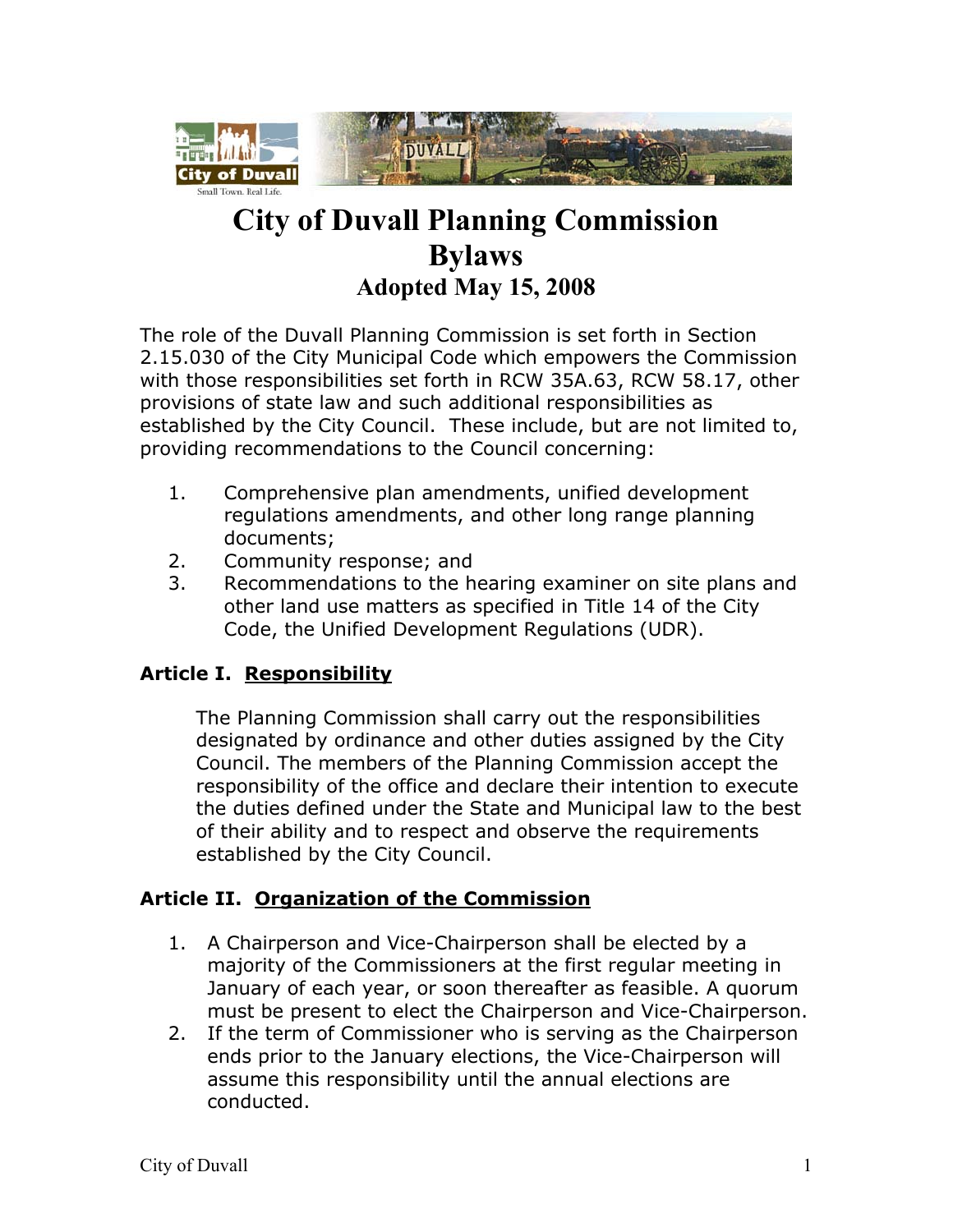- 3. If a Commissioner who is serving as the Chairperson leaves the Commission prior to December of Chairperson's term, a majority of the Commission shall elect an interim Chairperson until the regularly-scheduled election in January is held.
- 4. If the Chairperson is absent from any meeting, the Vice-Chairperson shall perform all duties incumbent upon the Chairperson.
- 5. In the absence of the Chairperson and the Vice-Chairperson, the Commissioners present may elect for the meeting, a temporary Chairperson who shall have full powers of the Chairperson during the absence of the Chairperson and Vice-Chairperson.
- 6. Should the Chairperson or Vice-Chairperson resign prior to December of their term, a majority of the Commission shall expeditiously elect a new officer to fill the vacancy for the unexpired term.
- 7. The Chairperson shall preside at all Commission meetings and have the powers generally assigned such office in conducting the meetings.
- 8. It shall be the Chairperson's duty to see that the transaction of Commission business is in accord with these By-laws.
- 9. The Planning Commission, by majority vote of those present, may create special committees and assign one or more members to such committees.
- 10. If a Commission member has more than four excused absences, more than two absences in a row or more than one unexcused absence from regularly scheduled meetings in a calendar year, the Chairperson shall inform the City Council who may appoint a new Commission member to replace the absent member's term.
- 11. Appointments to the Planning Commission shall be consistent with DMC 2.15.010B.
- 12. A quorum is a majority of the members of the full commission membership.

# **Article III. Meetings**

By a majority vote, the Commission shall determine a regular meeting time (time, place, and frequency) as necessary.

- 1. All Commission meetings shall be open to the public and subject to the State Open Public Meetings Act.
- 2. Executive sessions may be held only in accordance with the provisions of RCW Chapter 42.30. [No prior notice is required]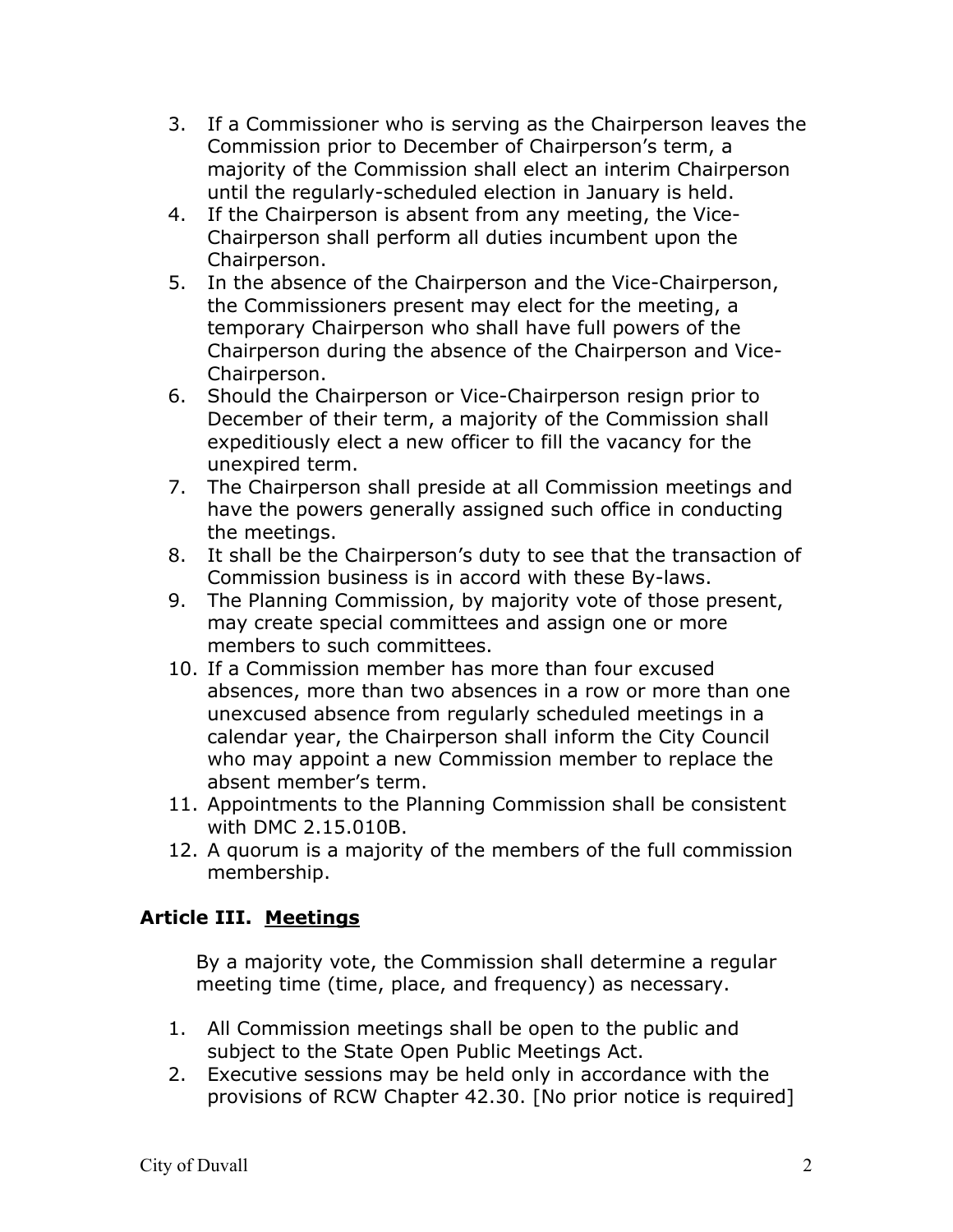- 3. To conduct official Planning Commission business, a quorum must be present. If no quorum exists due to an insufficient number of Commissioners being present or due to members leaving the meeting, no official action can be taken.
- 4. All meetings of the Planning Commission shall be governed by these by-laws. If a special situation arises that is not addressed by the by-laws, the parliamentary rules and procedures contained in the current edition of *Roberts Rules of Order* shall apply.
- 5. To the extent it does not violate public notice requirements, the posted agenda of a regular meeting may be modified, supplemented, or revised at the beginning of the meeting by the affirmative vote of the majority of Commission members present.
- 6. Regularly scheduled Commission meetings shall begin at 7:00 PM. If a meeting lasts beyond 9:00 PM, the Planning Commission, upon motion, shall either: (a) extend the meeting for a specified period of time; or (b) continue the meeting to a specified time and date in the future
- 7. A City staff representative will be responsible for making a recording of all Planning Commission meetings, and for creating minutes from the recorded meeting. City staff will prepare action minutes for regular meetings and minutes for all Public Hearings will be in more detail. Draft copies of all minutes will be provided to the Commissioners for review and comment. After the minutes have been reviewed by the Commissioners and all comments have been recorded, the Chairperson will request the Commissioners in attendance to approve the minutes. After the minutes are approved by a majority of the Commissioners in attendance, the minutes will be forwarded to the City Clerk and be made part of a permanent record.

### **A. Commission Discussion**

- 8. Commissioners shall be recognized by the Chairperson prior to making comments or remarks to the public, staff or other Commissioners.
- 9. Upon recognition by the Chairperson, Commissioners should limit their comments to the topics that are being discussed or presented. Commissioners should not be interrupted while speaking unless it is to call him/her to order. No member shall speak a second time on the same motion before the opportunity has been given each other member to speak on the same topic or motion.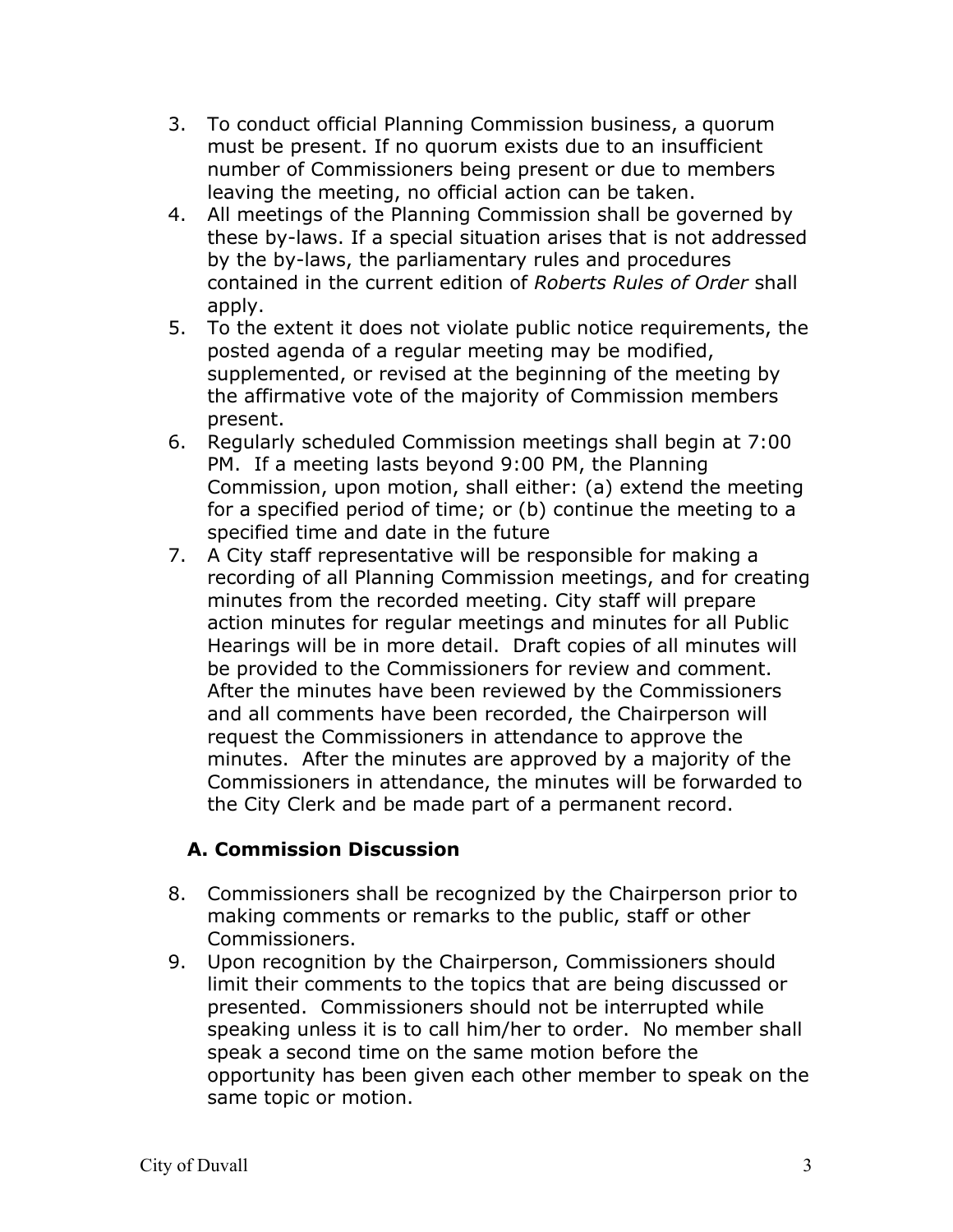10. The Planning Commission may devote part of its meetings to an informational study session during which no comments from the public will be permitted, unless the Chairperson or a majority, on a case-by-case basis, decides otherwise.

# **B. Voting**

- 11. Action is taken by a majority vote of the members present and voting.
- 12. Each Commissioner shall vote on all questions put to the Commission, unless a conflict of interest (RCW 42.23) or appearance of fairness (RCW 42.36) question precludes a Commissioner's participation on an issue or question under state law. Any Commissioner who abstains from voting without one of the above reasons must state his reason for abstaining. Any Commissioner who remains silent during a voice vote, shall be deemed to have cast his or her vote with the majority on any issue so voted upon.
- 13. Roll call votes may also be requested by any Commissioner or as otherwise provided for by statute, ordinance, or resolution, or a vote by ballot pursuant to a majority vote (without debate) of the Commission.
- 14. A Commissioner must be present at a meeting in order to participate in Commission business. Teleconferencing or voting by proxy is not permitted.

### **Article IV. Conflict of Interest and Appearance of Fairness**

If a member of the Commission has a conflict of interest in any matter before the Commission, or if participation in Commission business may violate the appearance of fairness doctrine, the member shall publicly indicate such and shall step down and refrain from voting or commenting upon the matter in question.

The Planning Commission is subject to the City's ethics ordinances and/or regulations.

### **Article V. Agenda**

1. The preparation of the meeting agenda will be the duty of the Planning Director or his/her designee, and he or she will coordinate that preparation with the Chairperson. The agenda may be divided into sections.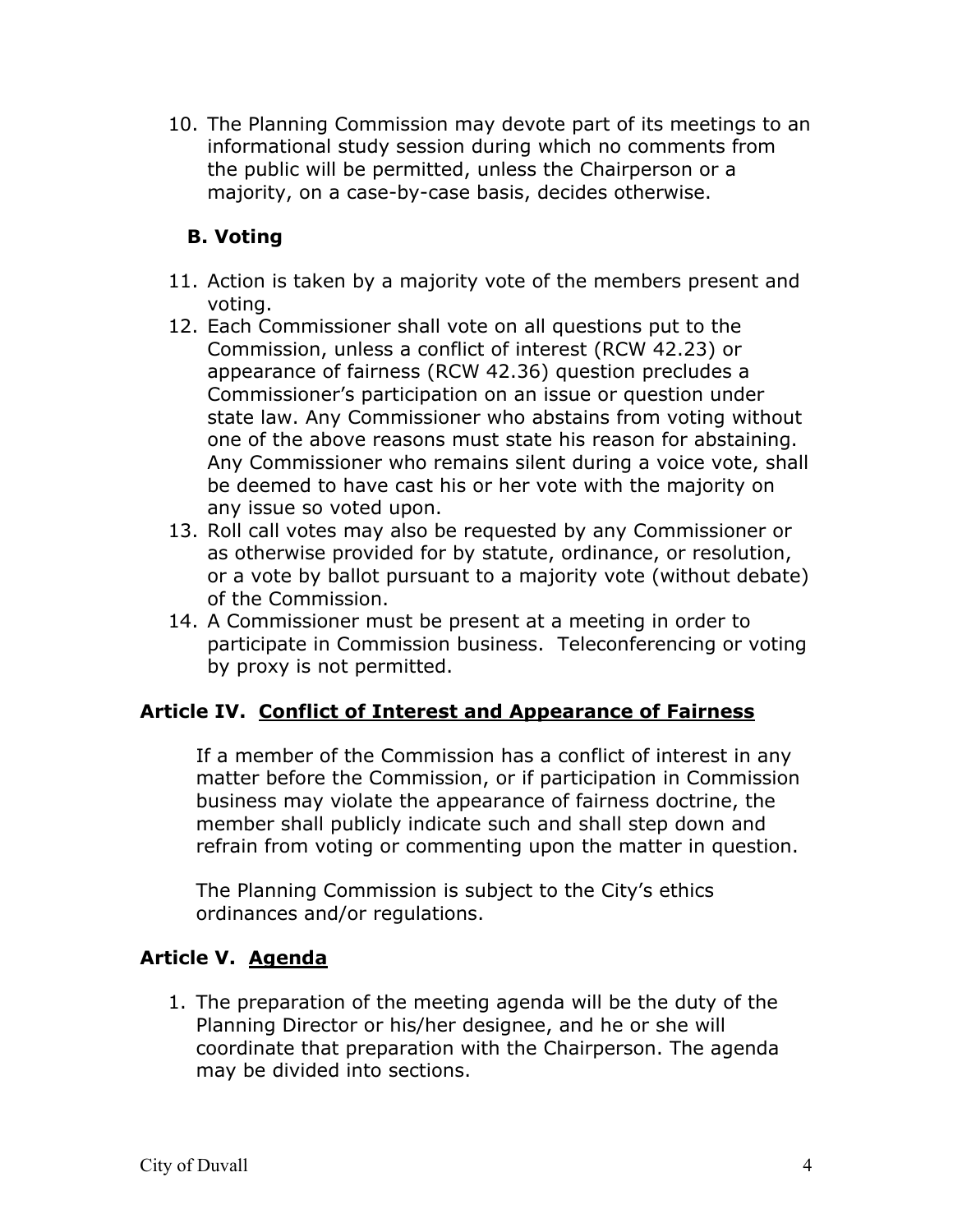- 2. Copies of the draft agenda will be available to all Commission members at least five days prior to a regular meeting date.
- 3. The agenda shall be approved by the Planning Commission at the beginning of each meeting.

### **Article VI. Study Sessions**

A substantial amount of the Planning Commission's work is conducted at informal study sessions. The Commission shall consider information and recommendations from staff; and may receive comments from the public during the study session at the discretion of the Chairperson.

# **Article VII. Public Comment**

- 1. Public comment can be made to the Commission for items not on the agenda or for items on the agenda. Opportunity for the public to discuss items not on the agenda will only be given before the Commission begins to hear items on the agenda.
- 2. Public comment for items on the agenda shall only be made after the item has been presented to the Commissioners and generally when the Chairperson opens the public comment period for the agenda item being presented to the Commission.
- 3. Any member of the public who wishes to provide comment to the Planning Commission shall place their name and address on the Public Comment signup sheet that is placed on the table outside of the Planning Commission meeting room, prior to the beginning of the Planning Commission meeting. In the event that a member of the public fails to sign the signup sheet, they shall state their name and address on the record prior to addressing the Commission.
- 4. Each speaker is limited to 3 minutes speaking time. The comment time allowed for speakers may be modified by the Chairperson in special cases. Speakers will be heard in the order in which they sign up to speak.
- 5. Members of the public attending study sessions may only speak if recognized by the Chairperson. The Commission may elect to hear public comments/questions before discussing among themselves.
	- 1. The public shall address all remarks through the Chairperson. Upon recognition by the Chairperson, speakers shall confine themselves to the subject matter of the agenda item before the Commission. Speakers should not be interrupted while speaking unless it is to call